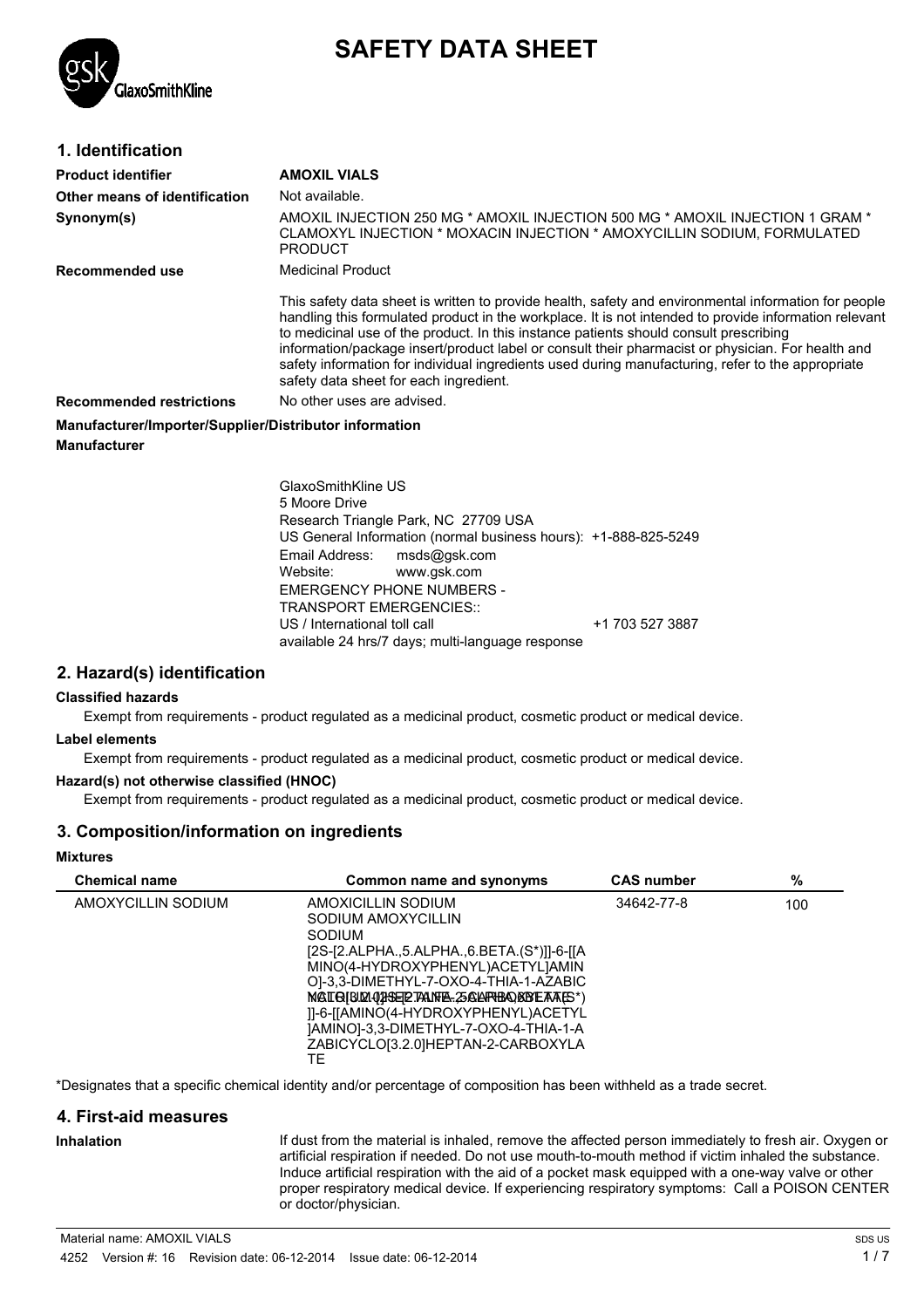| <b>Skin contact</b>                                                          | Remove contaminated clothing immediately and wash skin with soap and water. In case of<br>eczema or other skin disorders: Seek medical attention and take along these instructions. For<br>minor skin contact, avoid spreading material on unaffected skin.                                                                                                                                                                                                                                                                                                                                                                                                                                                                                                                                                                                                                                                                                                                                                                                                                                                                                                                                                                                                              |
|------------------------------------------------------------------------------|--------------------------------------------------------------------------------------------------------------------------------------------------------------------------------------------------------------------------------------------------------------------------------------------------------------------------------------------------------------------------------------------------------------------------------------------------------------------------------------------------------------------------------------------------------------------------------------------------------------------------------------------------------------------------------------------------------------------------------------------------------------------------------------------------------------------------------------------------------------------------------------------------------------------------------------------------------------------------------------------------------------------------------------------------------------------------------------------------------------------------------------------------------------------------------------------------------------------------------------------------------------------------|
| Eye contact                                                                  | Do not rub eyes. Rinse with water. Get medical attention if irritation develops and persists.                                                                                                                                                                                                                                                                                                                                                                                                                                                                                                                                                                                                                                                                                                                                                                                                                                                                                                                                                                                                                                                                                                                                                                            |
| Ingestion                                                                    | Call a POISON CENTER or doctor/physician if you feel unwell.                                                                                                                                                                                                                                                                                                                                                                                                                                                                                                                                                                                                                                                                                                                                                                                                                                                                                                                                                                                                                                                                                                                                                                                                             |
| <b>Most important</b><br>symptoms/effects, acute and<br>delayed              | Possible effects of overexposure in the workplace include: symptoms of hypersensitivity (such as<br>skin rash, hives, itching, and difficulty breathing), nausea, vomiting, diarrhoea.                                                                                                                                                                                                                                                                                                                                                                                                                                                                                                                                                                                                                                                                                                                                                                                                                                                                                                                                                                                                                                                                                   |
| Indication of immediate<br>medical attention and special<br>treatment needed | Provide general supportive measures and treat symptomatically. Symptoms may be delayed.<br>Medical treatment in cases of overexposure should be treated as an overdose of penicillin<br>antibiotic. In allergic individuals, exposure to this material may require treatment for initial or<br>delayed allergic symptoms and signs. This may include immediate and/or delayed treatment of<br>anaphylactic reactions. Treat according to locally accepted protocols. For additional guidance,<br>refer to the local poison control information centre. This material may cause or aggravate allergy to<br>penicillin antibiotics. The need for pre-placement and periodic health surveillance must be<br>determined by risk assessment. Following assessment, if the risk of exposure is considered<br>significant then exposed individuals should receive health surveillance focused on detecting<br>respiratory symptoms and including respiratory function testing.<br>In the event of overexposure, individuals should receive post exposure health surveillance focused<br>on detecting respiratory conditions and other allergy symptoms. Ocular symptoms may be<br>indicative of allergic reaction. Pulmonary symptoms may indicate allergic reaction or asthma. |
| <b>General information</b>                                                   | In the case of accident or if you feel unwell, seek medical advice immediately (show the label<br>where possible). Wash contaminated clothing before reuse.                                                                                                                                                                                                                                                                                                                                                                                                                                                                                                                                                                                                                                                                                                                                                                                                                                                                                                                                                                                                                                                                                                              |
| 5. Fire-fighting measures                                                    |                                                                                                                                                                                                                                                                                                                                                                                                                                                                                                                                                                                                                                                                                                                                                                                                                                                                                                                                                                                                                                                                                                                                                                                                                                                                          |
| Suitable extinguishing media                                                 | Water fog. Foam. Dry chemical powder. Carbon dioxide (CO2).                                                                                                                                                                                                                                                                                                                                                                                                                                                                                                                                                                                                                                                                                                                                                                                                                                                                                                                                                                                                                                                                                                                                                                                                              |
| Unsuitable extinguishing<br>media                                            | None known.                                                                                                                                                                                                                                                                                                                                                                                                                                                                                                                                                                                                                                                                                                                                                                                                                                                                                                                                                                                                                                                                                                                                                                                                                                                              |
| Specific hazards arising from<br>the chemical                                | During fire, gases hazardous to health may be formed.                                                                                                                                                                                                                                                                                                                                                                                                                                                                                                                                                                                                                                                                                                                                                                                                                                                                                                                                                                                                                                                                                                                                                                                                                    |
| Special protective equipment<br>and precautions for firefighters             | Self-contained breathing apparatus and full protective clothing must be worn in case of fire.                                                                                                                                                                                                                                                                                                                                                                                                                                                                                                                                                                                                                                                                                                                                                                                                                                                                                                                                                                                                                                                                                                                                                                            |
| <b>Fire-fighting</b><br>equipment/instructions                               | Move containers from fire area if you can do so without risk.                                                                                                                                                                                                                                                                                                                                                                                                                                                                                                                                                                                                                                                                                                                                                                                                                                                                                                                                                                                                                                                                                                                                                                                                            |
| <b>Specific methods</b>                                                      | Use standard firefighting procedures and consider the hazards of other involved materials.                                                                                                                                                                                                                                                                                                                                                                                                                                                                                                                                                                                                                                                                                                                                                                                                                                                                                                                                                                                                                                                                                                                                                                               |

**6. Accidental release measures**

| 6. Accidental release measures                                            |                                                                                                                                                                                                                                                                                                                                                                                                                            |  |  |
|---------------------------------------------------------------------------|----------------------------------------------------------------------------------------------------------------------------------------------------------------------------------------------------------------------------------------------------------------------------------------------------------------------------------------------------------------------------------------------------------------------------|--|--|
| Personal precautions,<br>protective equipment and<br>emergency procedures | Keep unnecessary personnel away. Avoid inhalation of dust from the spilled material. Use a<br>NIOSH/MSHA approved respirator if there is a risk of exposure to dust/fume at levels exceeding<br>the exposure limits. For personal protection, see section 8 of the SDS.                                                                                                                                                    |  |  |
| <b>Methods and materials for</b><br>containment and cleaning up           | If sweeping of a contaminated area is necessary use a dust suppressant agent which does not<br>react with the product. Collect dust using a vacuum cleaner equipped with HEPA filter. Minimize<br>dust generation and accumulation. Following product recovery, flush area with water. Sweep up or<br>vacuum up spillage and collect in suitable container for disposal. For waste disposal, see section<br>13 of the SDS. |  |  |
| <b>Environmental precautions</b>                                          | Avoid discharge into drains, water courses or onto the ground.                                                                                                                                                                                                                                                                                                                                                             |  |  |
| 7. Handling and storage                                                   |                                                                                                                                                                                                                                                                                                                                                                                                                            |  |  |
| Precautions for safe handling                                             | Minimize dust generation and accumulation. Provide appropriate exhaust ventilation at places<br>where dust is formed. Avoid breathing dust. Avoid contact with skin and eyes. In case of<br>insufficient ventilation, wear suitable respiratory equipment. Practice good housekeeping.                                                                                                                                     |  |  |
| Conditions for safe storage,<br>including any incompatibilities           | Store in original tightly closed container. Store in a well-ventilated place. Store away from<br>incompatible materials (see Section 10 of the SDS).                                                                                                                                                                                                                                                                       |  |  |

General fire hazards **Assume that this product is capable of sustaining combustion.** 

#### **8. Exposure controls/personal protection**

#### **Occupational exposure limits**

**GSK**

| אטט<br><b>Components</b>               | Type               | Value        | <b>Note</b>                             |
|----------------------------------------|--------------------|--------------|-----------------------------------------|
| AMOXYCILLIN SODIUM<br>(CAS 34642-77-8) | <b>15 MIN STEL</b> | 100 $mcg/m3$ |                                         |
|                                        | <b>OHC</b>         | 3            | <b>SKIN SENSITISER</b>                  |
|                                        |                    | 3            | <b>RESPIRATORY</b><br><b>SENSITISER</b> |

**Biological limit values** No biological exposure limits noted for the ingredient(s).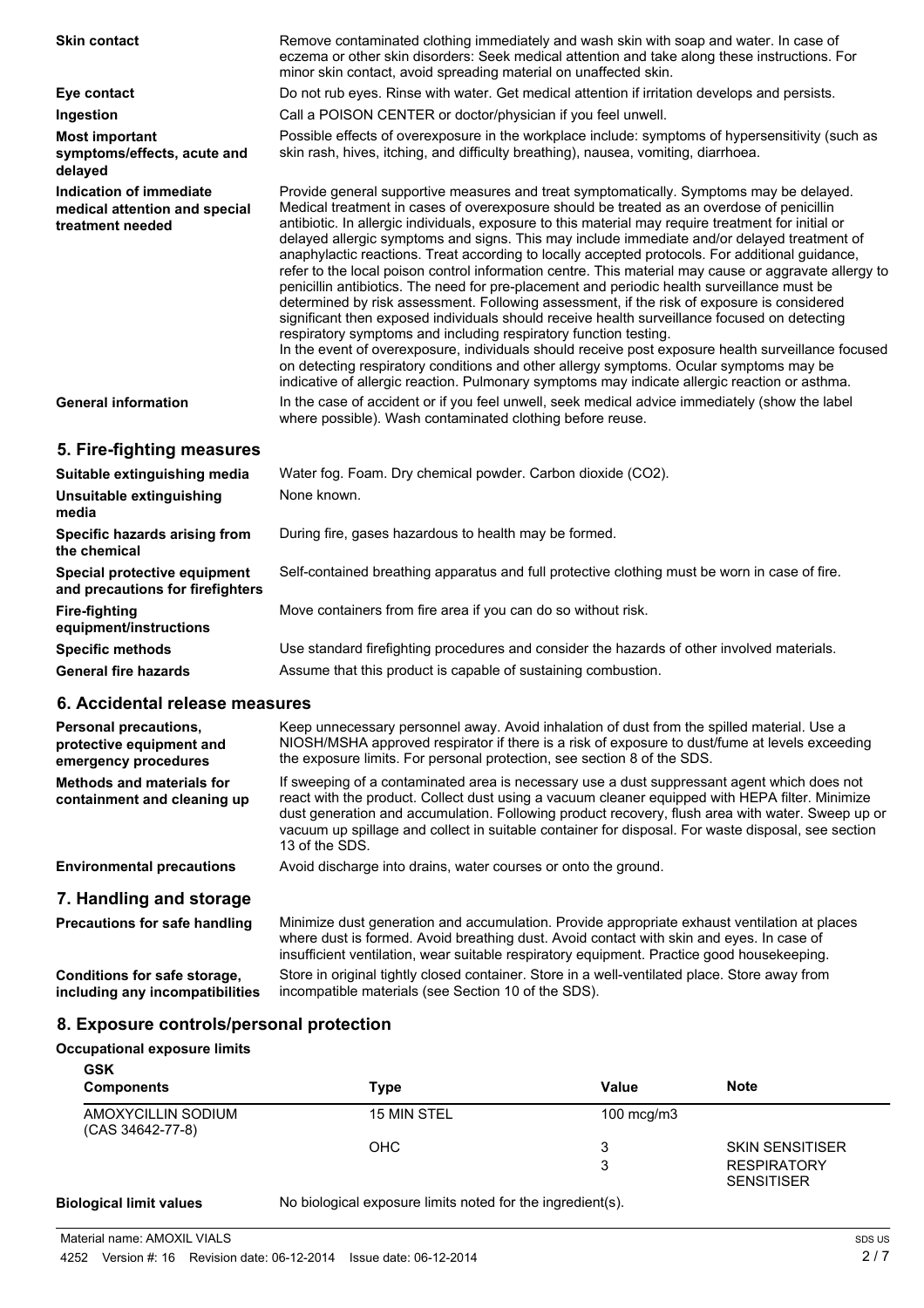| Appropriate engineering<br>controls      | Good general ventilation (typically 10 air changes per hour) should be used. Ventilation rates<br>should be matched to conditions. If applicable, use process enclosures, local exhaust ventilation,<br>or other engineering controls to maintain airborne levels below recommended exposure limits. If<br>exposure limits have not been established, maintain airborne levels to an acceptable level.<br>Ventilation should be sufficient to effectively remove and prevent buildup of any dusts or fumes<br>that may be generated during handling or thermal processing. An Exposure Control Approach<br>(ECA) is established for operations involving this material based upon the OEL/Occupational<br>Hazard Category and the outcome of a site- or operation-specific risk assessment. |
|------------------------------------------|---------------------------------------------------------------------------------------------------------------------------------------------------------------------------------------------------------------------------------------------------------------------------------------------------------------------------------------------------------------------------------------------------------------------------------------------------------------------------------------------------------------------------------------------------------------------------------------------------------------------------------------------------------------------------------------------------------------------------------------------------------------------------------------------|
|                                          | Individual protection measures, such as personal protective equipment                                                                                                                                                                                                                                                                                                                                                                                                                                                                                                                                                                                                                                                                                                                       |
| <b>Eye/face protection</b>               | Use tight fitting goggles if dust is generated.                                                                                                                                                                                                                                                                                                                                                                                                                                                                                                                                                                                                                                                                                                                                             |
| <b>Hand protection</b>                   | The choice of an appropriate glove does not only depend on its material but also on other quality<br>features and is different from one producer to the other. Glove selection must take into account<br>any solvents and other hazards present.                                                                                                                                                                                                                                                                                                                                                                                                                                                                                                                                            |
| Other                                    | Not normally needed.                                                                                                                                                                                                                                                                                                                                                                                                                                                                                                                                                                                                                                                                                                                                                                        |
| <b>Respiratory protection</b>            | Use a NIOSH/MSHA approved respirator if there is a risk of exposure to dust/fume at levels<br>exceeding the exposure limits.                                                                                                                                                                                                                                                                                                                                                                                                                                                                                                                                                                                                                                                                |
| <b>Thermal hazards</b>                   | Wear appropriate thermal protective clothing, when necessary.                                                                                                                                                                                                                                                                                                                                                                                                                                                                                                                                                                                                                                                                                                                               |
| <b>General hygiene</b><br>considerations | An occupational/industrial hygiene monitoring method has been developed for this material. For<br>advice on suitable monitoring methods, seek quidance from a qualified environment, health and<br>safety professional.                                                                                                                                                                                                                                                                                                                                                                                                                                                                                                                                                                     |

## **9. Physical and chemical properties**

| Appearance                                        |                                                                                                                                |
|---------------------------------------------------|--------------------------------------------------------------------------------------------------------------------------------|
| <b>Physical state</b>                             | Solid.                                                                                                                         |
| Form                                              | Powder.                                                                                                                        |
| Color                                             | Not available.                                                                                                                 |
| Odor                                              | Not available.                                                                                                                 |
| Odor threshold                                    | Not available.                                                                                                                 |
| рH                                                | Not available.                                                                                                                 |
| <b>Melting point/freezing point</b>               | Not available.                                                                                                                 |
| Initial boiling point and boiling<br>range        | Not available.                                                                                                                 |
| Flash point                                       | Not available.                                                                                                                 |
| <b>Evaporation rate</b>                           | Not available.                                                                                                                 |
| Flammability (solid, gas)                         | Not available.                                                                                                                 |
| Upper/lower flammability or explosive limits      |                                                                                                                                |
| <b>Flammability limit - lower</b><br>(%)          | Not available.                                                                                                                 |
| <b>Flammability limit - upper</b><br>(%)          | Not available.                                                                                                                 |
| Explosive limit - lower (%)                       | Not available.                                                                                                                 |
| Explosive limit - upper (%)                       | Not available.                                                                                                                 |
| Vapor pressure                                    | Not available.                                                                                                                 |
| Vapor density                                     | Not available.                                                                                                                 |
| <b>Relative density</b>                           | Not available.                                                                                                                 |
| Solubility(ies)                                   |                                                                                                                                |
| <b>Solubility (water)</b>                         | Not available.                                                                                                                 |
| <b>Partition coefficient</b><br>(n-octanol/water) | Not available.                                                                                                                 |
| <b>Auto-ignition temperature</b>                  | Not available.                                                                                                                 |
| <b>Decomposition temperature</b>                  | Not available.                                                                                                                 |
| <b>Viscosity</b>                                  | Not available.                                                                                                                 |
| 10. Stability and reactivity                      |                                                                                                                                |
| Reactivity                                        | Not available.                                                                                                                 |
| <b>Chemical stability</b>                         | Material is stable under normal conditions.                                                                                    |
| <b>Possibility of hazardous</b><br>reactions      | No dangerous reaction known under conditions of normal use.                                                                    |
| <b>Conditions to avoid</b>                        | Contact with incompatible materials. Avoid dispersal of dust in the air (i.e., clearing dust surfaces<br>with compressed air). |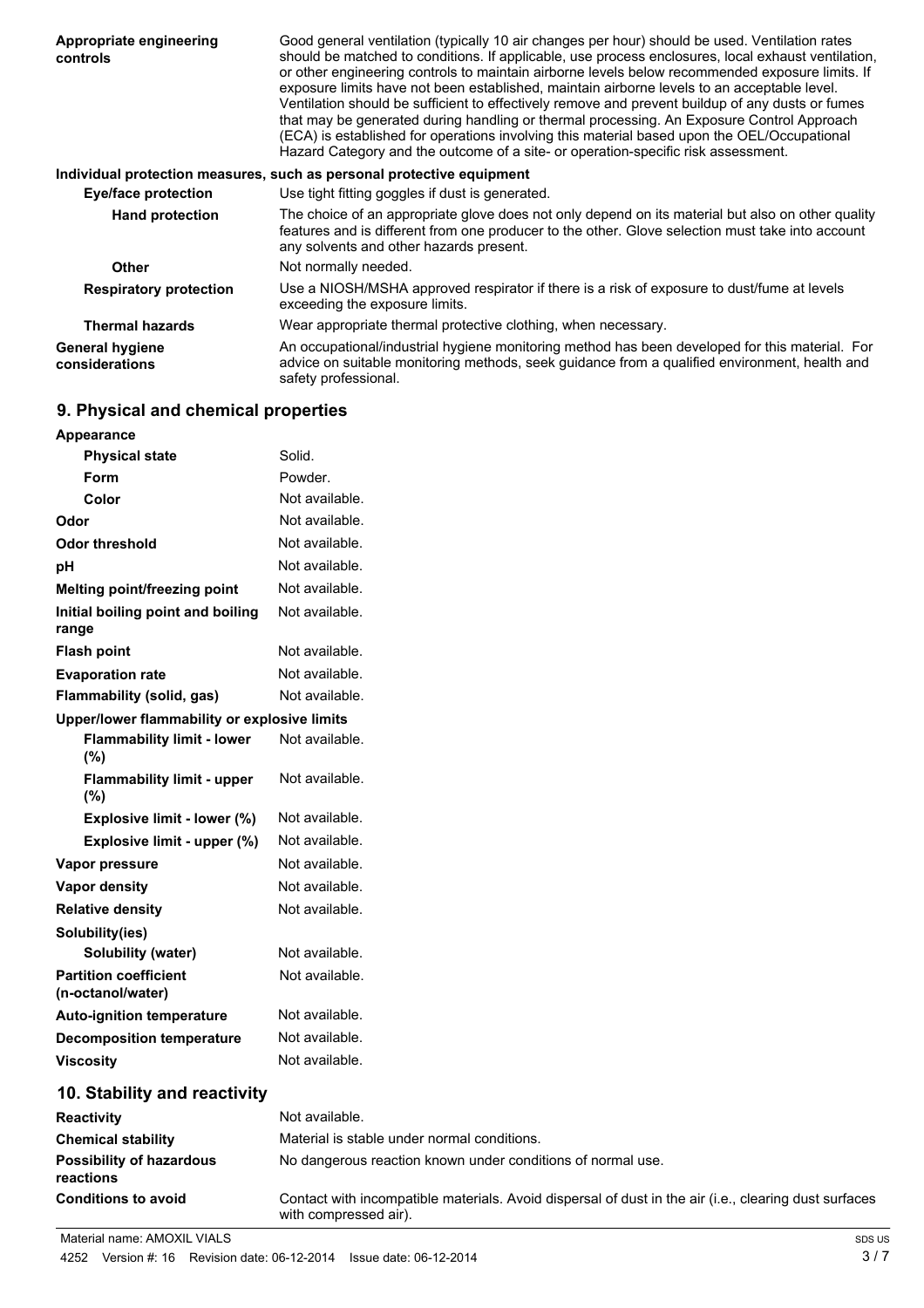| Incompatible materials         | Strong oxidizing agents.                                                                |
|--------------------------------|-----------------------------------------------------------------------------------------|
| <b>Hazardous decomposition</b> | Irritating and/or toxic fumes and gases may be emitted upon the products decomposition. |
| products                       |                                                                                         |

## **11. Toxicological information**

#### **Information on likely routes of exposure**

| Ingestion                                                                          | Expected to be a low ingestion hazard. Health injuries are not known or expected under normal<br>use.                                                                                  |  |  |
|------------------------------------------------------------------------------------|----------------------------------------------------------------------------------------------------------------------------------------------------------------------------------------|--|--|
| <b>Inhalation</b>                                                                  | Health injuries are not known or expected under normal use. Inhalation of dusts may cause<br>respiratory irritation.                                                                   |  |  |
| <b>Skin contact</b>                                                                | May cause an allergic skin reaction. Health injuries are not known or expected under normal use.                                                                                       |  |  |
| Eye contact                                                                        | Dust in the eyes will cause irritation. Direct contact with eyes may cause temporary irritation.                                                                                       |  |  |
| Symptoms related to the<br>physical, chemical and<br>toxicological characteristics | Possible effects of overexposure in the workplace include: symptoms of hypersensitivity (such as<br>skin rash, hives, itching, and difficulty breathing), nausea, vomiting, diarrhoea. |  |  |
| Information on toxicological effects                                               |                                                                                                                                                                                        |  |  |
| <b>Acute toxicity</b>                                                              | Health injuries are not known or expected under normal use.                                                                                                                            |  |  |
| <b>Skin corrosion/irritation</b>                                                   | Health injuries are not known or expected under normal use.                                                                                                                            |  |  |
| Serious eye damage/eye<br>irritation                                               | Dust in the eyes will cause irritation. Direct contact with eyes may cause temporary irritation.<br>Health injuries are not known or expected under normal use.                        |  |  |
| Respiratory or skin sensitization                                                  |                                                                                                                                                                                        |  |  |
| <b>Respiratory sensitization</b>                                                   | May cause allergy or asthma symptoms or breathing difficulties if inhaled. Health injuries are not<br>known or expected under normal use.                                              |  |  |
| <b>Skin sensitization</b>                                                          | May cause an allergic skin reaction. Health injuries are not known or expected under normal use.                                                                                       |  |  |
| <b>Sensitization</b><br>AMOXYCILLIN SODIUM                                         | Epidemiology<br>Result: Positive<br>Species: Human                                                                                                                                     |  |  |
| Germ cell mutagenicity                                                             | No data available to indicate product or any components present at greater than 0.1% are<br>mutagenic or genotoxic.                                                                    |  |  |
| Carcinogenicity                                                                    | Health injuries are not known or expected under normal use.                                                                                                                            |  |  |
|                                                                                    | US. OSHA Specifically Regulated Substances (29 CFR 1910.1001-1050)                                                                                                                     |  |  |
| Not listed.                                                                        |                                                                                                                                                                                        |  |  |
| <b>Reproductive toxicity</b>                                                       | Health injuries are not known or expected under normal use.                                                                                                                            |  |  |
| Specific target organ toxicity -<br>single exposure                                | None known.                                                                                                                                                                            |  |  |
| Specific target organ toxicity -<br>repeated exposure                              | None known.                                                                                                                                                                            |  |  |
| <b>Aspiration hazard</b>                                                           | Not likely, due to the form of the product.                                                                                                                                            |  |  |
| <b>Chronic effects</b>                                                             | Prolonged inhalation may be harmful.                                                                                                                                                   |  |  |
| <b>Further information</b>                                                         | Caution - Pharmaceutical agent.                                                                                                                                                        |  |  |

## **12. Ecological information**

**Ecotoxicity Not expected to be harmful to aquatic organisms.** 

| <b>Components</b>                   |                  | <b>Species</b>                                  | <b>Test Results</b>               |
|-------------------------------------|------------------|-------------------------------------------------|-----------------------------------|
| AMOXYCILLIN SODIUM (CAS 34642-77-8) |                  |                                                 |                                   |
| <b>Aquatic</b>                      |                  |                                                 |                                   |
| Acute                               |                  |                                                 |                                   |
| Algae                               | EC <sub>50</sub> | Green algae (Selenastrum<br>capricornutum)      | 581 mg/l, 72 hours                |
|                                     | <b>NOEC</b>      | Green algae (Selenastrum<br>capricornutum)      | 489 mg/l, 72 hours                |
| Crustacea                           | EC <sub>50</sub> | Water flea (Daphnia magna)                      | > 2123 mg/l, 48 hours Static test |
|                                     | <b>NOEC</b>      | Water flea (Daphnia magna)                      | 2123 mg/l, 48 hours Static test   |
| Fish                                | EC50             | Bluegill sunfish (Adult Lepomis<br>macrochirus) | > 858 mg/l, 96 hours Static test  |
|                                     |                  | Rainbow trout (Adult Oncorhyncus<br>mykiss)     | > 923 mg/l, 96 hours Static test  |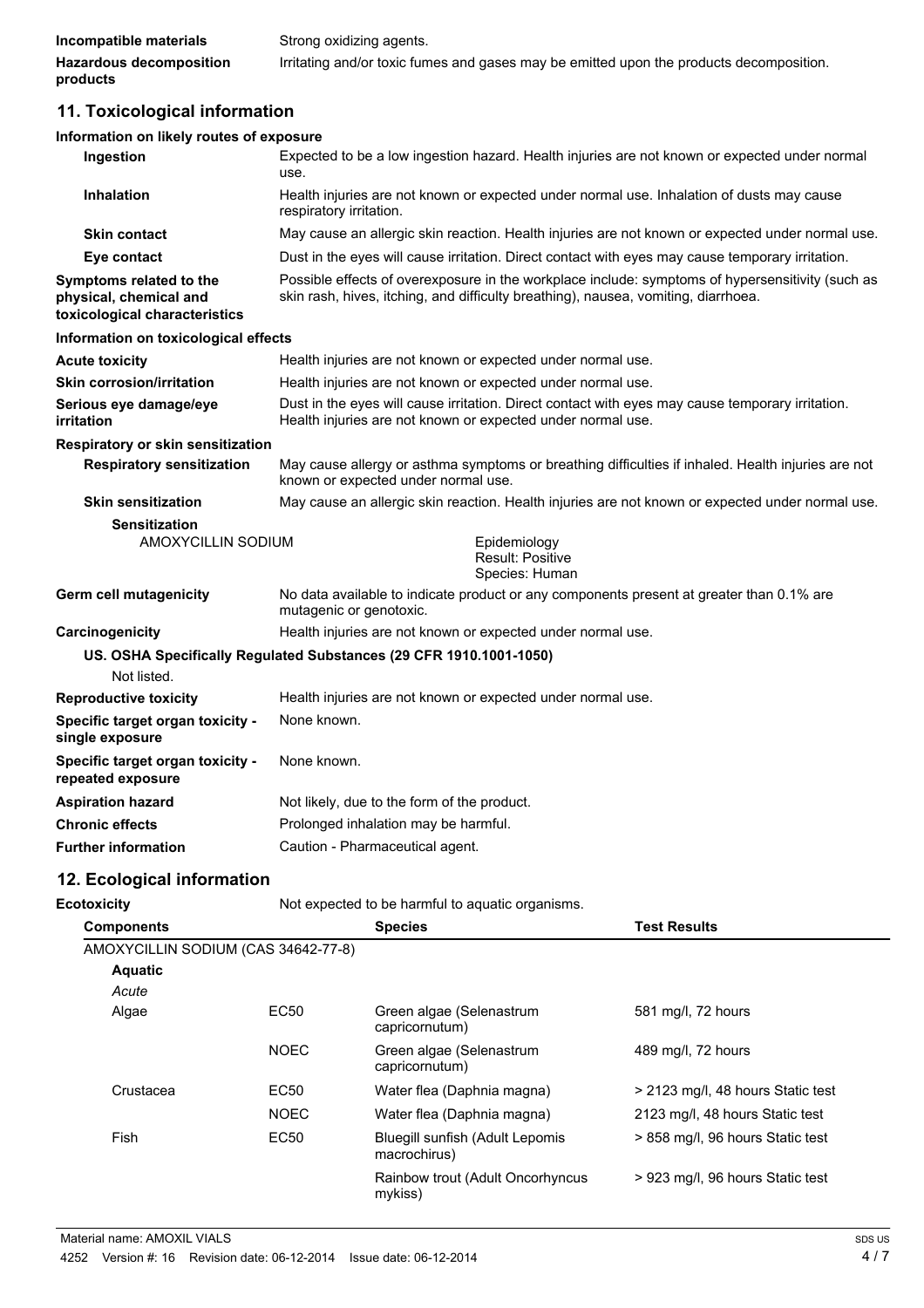| <b>Components</b>                                                                           |                                                                                                                   | <b>Species</b>                                                                                                                                                                              | <b>Test Results</b>                                                                                |
|---------------------------------------------------------------------------------------------|-------------------------------------------------------------------------------------------------------------------|---------------------------------------------------------------------------------------------------------------------------------------------------------------------------------------------|----------------------------------------------------------------------------------------------------|
|                                                                                             | <b>NOEC</b>                                                                                                       | <b>Bluegill sunfish (Adult Lepomis</b><br>macrochirus)                                                                                                                                      | 858 mg/l, 96 hours Static test                                                                     |
|                                                                                             |                                                                                                                   | Rainbow trout (Adult Oncorhyncus<br>mykiss)                                                                                                                                                 | 923 mg/l, 96 hours Static test                                                                     |
|                                                                                             |                                                                                                                   | * Estimates for product may be based on additional component data not shown.                                                                                                                |                                                                                                    |
| <b>Persistence and degradability</b>                                                        |                                                                                                                   |                                                                                                                                                                                             |                                                                                                    |
| <b>Hydrolysis</b><br>Half-life (Hydrolysis-neutral)<br>AMOXYCILLIN SODIUM                   |                                                                                                                   | 50 - 113 Days Measured                                                                                                                                                                      |                                                                                                    |
| <b>Bioaccumulative potential</b>                                                            | No data available.                                                                                                |                                                                                                                                                                                             |                                                                                                    |
| <b>Mobility in soil</b>                                                                     | No data available.                                                                                                |                                                                                                                                                                                             |                                                                                                    |
| <b>Adsorption</b><br>Sludge/biomass distribution coefficient - log Kd<br>AMOXYCILLIN SODIUM |                                                                                                                   | -0.17 Estimated                                                                                                                                                                             |                                                                                                    |
| Other adverse effects                                                                       | Not available.                                                                                                    |                                                                                                                                                                                             |                                                                                                    |
| 13. Disposal considerations                                                                 |                                                                                                                   |                                                                                                                                                                                             |                                                                                                    |
| <b>Disposal instructions</b>                                                                |                                                                                                                   | Collect and reclaim or dispose in sealed containers at licensed waste disposal site.                                                                                                        |                                                                                                    |
| <b>Local disposal regulations</b>                                                           |                                                                                                                   | Dispose in accordance with all applicable regulations.                                                                                                                                      |                                                                                                    |
| <b>Hazardous waste code</b>                                                                 | The waste code should be assigned in discussion between the user, the producer and the waste<br>disposal company. |                                                                                                                                                                                             |                                                                                                    |
| Waste from residues / unused<br>products                                                    | Disposal instructions).                                                                                           | Dispose of in accordance with local regulations. Empty containers or liners may retain some<br>product residues. This material and its container must be disposed of in a safe manner (see: |                                                                                                    |
| <b>Contaminated packaging</b>                                                               | emptied.                                                                                                          | Empty containers should be taken to an approved waste handling site for recycling or disposal.                                                                                              | Since emptied containers may retain product residue, follow label warnings even after container is |
| 14. Transport information                                                                   |                                                                                                                   |                                                                                                                                                                                             |                                                                                                    |

#### **DOT**

Not regulated as a dangerous good.

#### **IATA**

Not regulated as dangerous goods.

#### **IMDG**

Not regulated as dangerous goods.

**Transport in bulk according to** Not applicable. **Annex II of MARPOL 73/78 and the IBC Code**

#### **15. Regulatory information**

**US federal regulations** One or more components are not listed on TSCA.

#### **TSCA Section 12(b) Export Notification (40 CFR 707, Subpt. D)**

Not regulated.

**CERCLA Hazardous Substance List (40 CFR 302.4)**

Not listed.

**SARA 304 Emergency release notification**

Not regulated.

**US. OSHA Specifically Regulated Substances (29 CFR 1910.1001-1050)** Not listed.

#### **Superfund Amendments and Reauthorization Act of 1986 (SARA)**

**Hazard categories** Immediate Hazard - Yes Delayed Hazard - No Fire Hazard - No Pressure Hazard - No Reactivity Hazard - No

## **SARA 302 Extremely hazardous substance**

Not listed.

**SARA 311/312 Hazardous chemical** No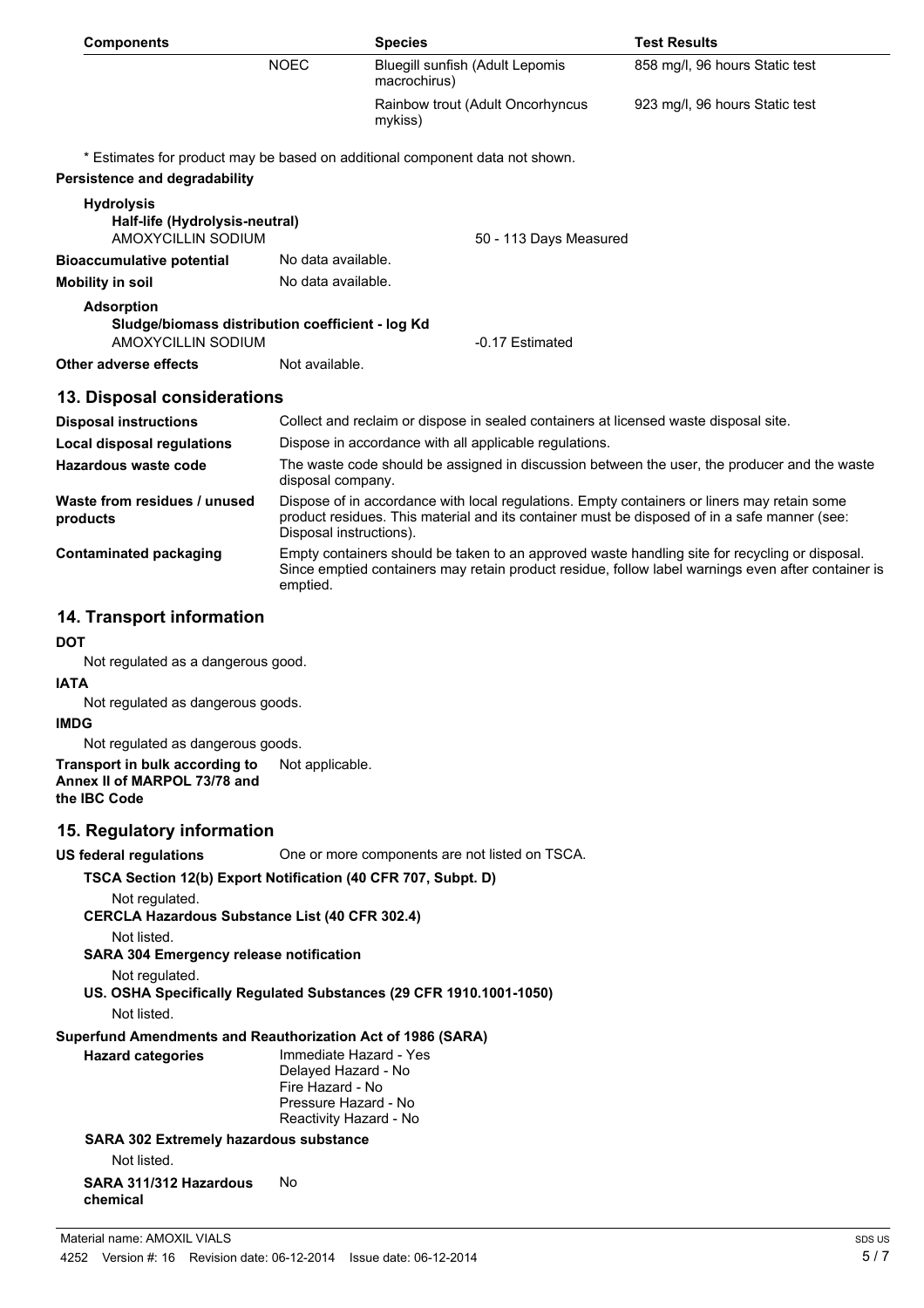### **SARA 313 (TRI reporting)**

Not regulated.

#### **Other federal regulations**

**Clean Air Act (CAA) Section 112 Hazardous Air Pollutants (HAPs) List**

Not regulated.

**Clean Air Act (CAA) Section 112(r) Accidental Release Prevention (40 CFR 68.130)**

Not regulated.

#### **Safe Drinking Water Act** Not regulated.

#### **(SDWA)**

#### **US state regulations**

#### **US. Massachusetts RTK - Substance List**

Not regulated.

#### **US. New Jersey Worker and Community Right-to-Know Act**

Not regulated.

#### **US. Pennsylvania RTK - Hazardous Substances**

### Not regulated.

**US. Rhode Island RTK**

Not regulated.

#### **US. California Proposition 65**

California Safe Drinking Water and Toxic Enforcement Act of 1986 (Proposition 65): This material is not known to contain any chemicals currently listed as carcinogens or reproductive toxins.

#### **International Inventories**

| Country(s) or region        | <b>Inventory name</b>                                                     | On inventory (yes/no)* |
|-----------------------------|---------------------------------------------------------------------------|------------------------|
| Australia                   | Australian Inventory of Chemical Substances (AICS)                        | Yes                    |
| Canada                      | Domestic Substances List (DSL)                                            | No                     |
| Canada                      | Non-Domestic Substances List (NDSL)                                       | No                     |
| China                       | Inventory of Existing Chemical Substances in China (IECSC)                | No                     |
| Europe                      | European Inventory of Existing Commercial Chemical<br>Substances (EINECS) | Yes                    |
| Europe                      | European List of Notified Chemical Substances (ELINCS)                    | No                     |
| Japan                       | Inventory of Existing and New Chemical Substances (ENCS)                  | No                     |
| Korea                       | Existing Chemicals List (ECL)                                             | No                     |
| New Zealand                 | New Zealand Inventory                                                     | No                     |
| <b>Philippines</b>          | Philippine Inventory of Chemicals and Chemical Substances<br>(PICCS)      | No                     |
| United States & Puerto Rico | Toxic Substances Control Act (TSCA) Inventory                             | No                     |

\*A "Yes" indicates that all components of this product comply with the inventory requirements administered by the governing country(s) A "No" indicates that one or more components of the product are not listed or exempt from listing on the inventory administered by the governing country(s).

#### **16. Other information, including date of preparation or last revision**

| <b>Issue date</b>               | 06-12-2014                                                                                                                                                                                                                                                                                                                                                                                |
|---------------------------------|-------------------------------------------------------------------------------------------------------------------------------------------------------------------------------------------------------------------------------------------------------------------------------------------------------------------------------------------------------------------------------------------|
| <b>Revision date</b>            | 06-12-2014                                                                                                                                                                                                                                                                                                                                                                                |
| <b>Version #</b>                | 16                                                                                                                                                                                                                                                                                                                                                                                        |
| <b>Further information</b>      | Refer to NFPA 654, Standard for the Prevention of Fire and Dust Explosions from the<br>Manufacturing, Processing, and Handling of Combustible Particulate Solids, for safe handling.<br>HMIS® is a registered trade and service mark of the NPCA.                                                                                                                                         |
| <b>HMIS<sup>®</sup></b> ratings | Health: $0$<br>Flammability: 1<br>Physical hazard: 0                                                                                                                                                                                                                                                                                                                                      |
| <b>NFPA ratings</b>             | Health: $0$<br>Flammability: 1<br>Instability: 0                                                                                                                                                                                                                                                                                                                                          |
| <b>References</b>               | <b>GSK Hazard Determination</b>                                                                                                                                                                                                                                                                                                                                                           |
| <b>Disclaimer</b>               | The information and recommendations in this safety data sheet are, to the best of our knowledge,<br>accurate as of the date of issue. Nothing herein shall be deemed to create any warranty, express<br>or implied. It is the responsibility of the user to determine the applicability of this information and<br>the suitability of the material or product for any particular purpose. |